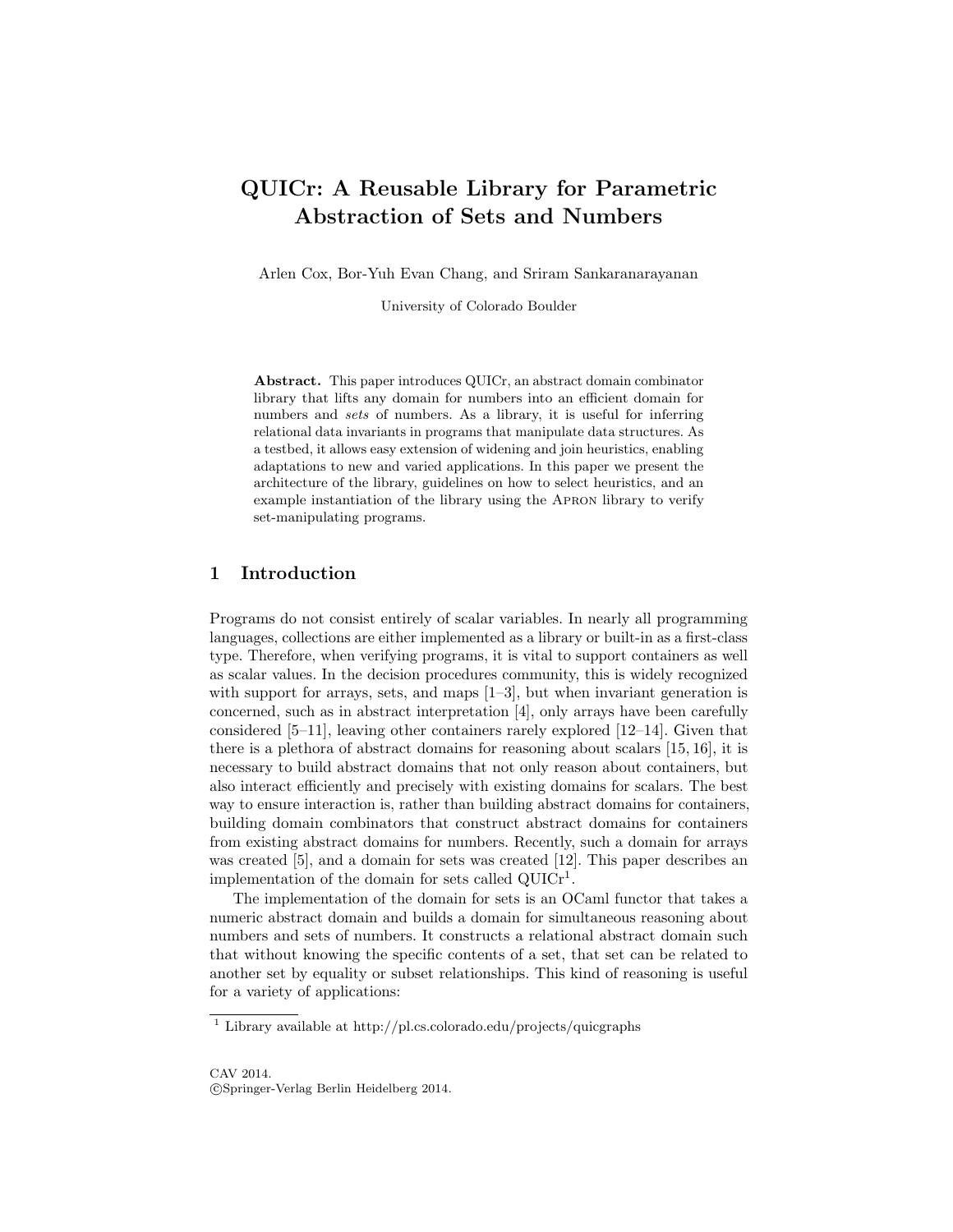- 2 Arlen Cox, Bor-Yuh Evan Chang, and Sriram Sankaranarayanan
- Whole-program verification of container-manipulating programs The QUICr library can reason about constants and known sets as well as unknown sets. It does not conflate known parts with unknown parts unnecessarily and thus can keep track of sets that are partially known and partially unknown. Iteration over these sets as well as addition and removal from these sets is supported allowing the inference of a wide range of program properties.
- $-$  Modular verification of container-manipulating programs  $-$  If a whole program is not known, a precondition can be provided as a relational constraint between sets without knowing any contents. Inferred loop invariants and post-conditions will also be relational with respect to any existing sets. The QUICr library will automatically utilize any capabilities of the underlying numerical domain to express relationships between set variables.
- $Shape/data$  abstraction combinators Advanced domain combinators such as those provided by shape analyzers [17–19] typically cannot to incorporate collection data abstractions into their inductive definitions. To verify both shape and data properties of programs, current analyzers [20] rely on multi-set abstractions. By adding relational domains, data can be related between multiple inductive definitions and thus more precisely represented.
- Parametric abstraction combinators Effective reasoning about sets enables the construction of new domain combinators that do not yet exist today without relational set abstractions. When combining abstract domains [21, 22], it is often useful to be able to express relationships between an unbounded number of elements in each abstract domain. With a relational domain for sets it is possible to express these relationships efficiently and effectively.

The goal of this paper is to both document how to use the QUICr library as well as to inspire thinking about applications for set domains. Towards this goal we provide an overview of the underlying representation as it is implemented in the library (Section 2). This knowledge is sufficient to understand the heuristics currently employed in the library and how the heuristics can be extended to handle additional and different situations that may arise from as-of-yet unknown applications (Section 3). To demonstrate that the QUICr library is precise and efficient with the built-in heuristics, we also give results from some modular verification of container-manipulating programs (Section 4).

# 2 Overview of QUIC Graphs

The QUICr library provides an implementation of the QUIC graphs [12] abstract domain combinator for numeric domains. It is used as part of an abstract interpretation system (see inset) that not only proves properties of programs, but performs necessary invariant generation. QUICr represents, accumulates and manipulates set constraints, while sharing equality information with the numeric domain in a way similar to

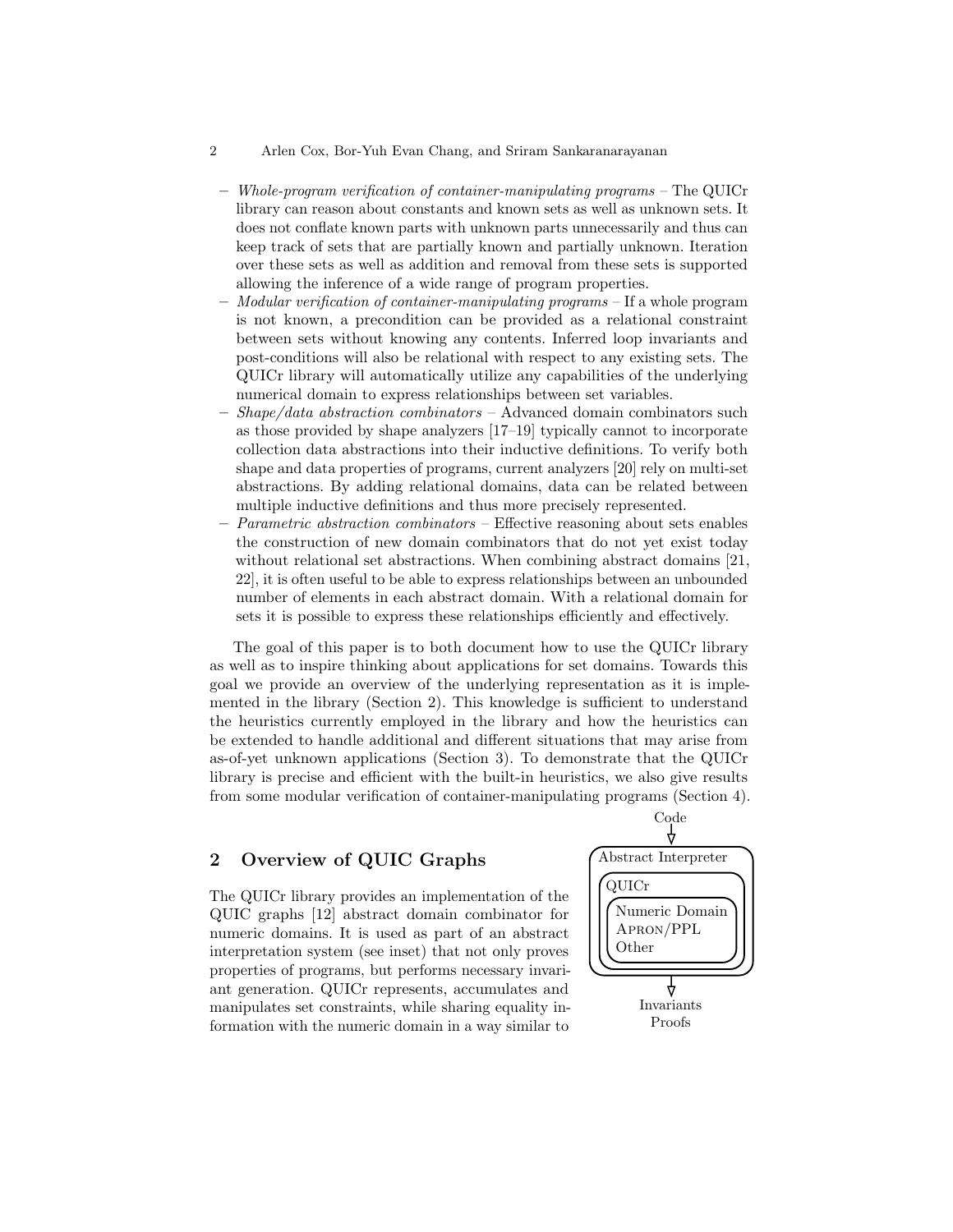

Fig. 1. Example QUIC graph and accompanying numeric domain instances, showing a sequence of inferences:  $\circledcirc$  is derived by pushing the external numeric domain fact  $x \le 11$  and  $\nu < x$ ; (b) is derived by inferring a new self-loop with  $\top$  and pushing (a); (c) is derived by pushing  $\left(\frac{1}{\nu}\right) \cup \nu < 10$  and  $3 < \nu$ ; and  $\left(\frac{1}{\nu}\right)$  is derived by inference/transitive closure of the graph.

Nelson Oppen [23]. This combination allows representing and inferring constraints that consist of both set constraints involving union, intersection, subset, and equality, along with numeric constraints that are dictated by the representations used by the underlying numeric domain.

 $[x = y]$  $A:=C\cup \{x\};$  $B:=C\cup \{y\}$  $x = y \wedge A = B$  $\wedge$  A = C  $\cup$  {x} 1 For straight-line code, QUICr can be used to implement a decision procedure and can compute the validity of Hoare triples for set manipulating programs. For example, the inset shows a Hoare triple that can be validated using QUICr instantiated with an equivalence classes-based numeric domain. The QUICr library manipulates the formulas to learn that  $A = B$  because they are both equal to C unioned with the same value. The problem that QUICr solves is not only how to efficiently represent and manipulate these formulas to construct a decision procedure, but how to do so to automatically infer loop invariants.

QUICr represents set constraints using a constraint hypergraph where each vertex represents either the empty set, a singleton set, or a set variable, while each hyperedge represents a constraint between the linked vertexes. Each constraint is constructed of three parts: (1) a union of each edge target; (2) an intersection of each edge source; and (3) a numeric domain instance that labels the edge and represents a fact that holds on each element  $\nu$  in the intersection. Each edge then represents the constraint that each element in the intersection must satisfy the label constraint and must also be in the union.

Figure 1 shows an instance of a QUIC graph. On the left is a graph representing the set constraints and on the right is a numerical domain constraint. This particular graph represents the following three basic facts:

$$
A \subseteq \{\nu \in B \cup C \mid 3 < \nu\} \qquad B \subseteq \{\nu \in D \cup E \mid \nu < x\} \qquad x \le 11
$$

There are several other edges shown using lighter lines that represent facts derived from the basic facts. These derived facts come from a three-part lazy inference process that (1) pushes facts from one edge to another, strengthening numeric domain instances along the way, (2) infers new edges from the existing edges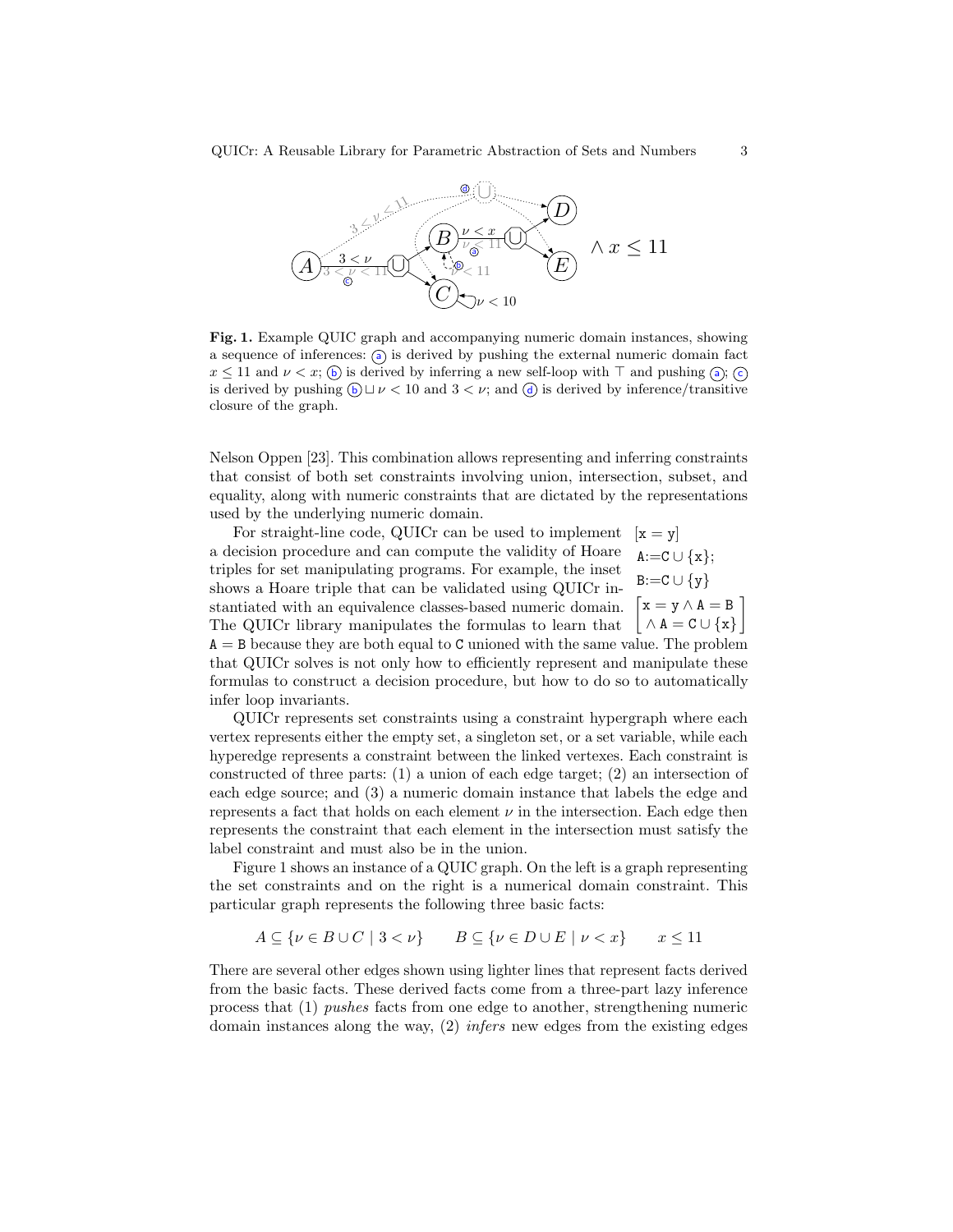Table 1. Heuristics refine the candidate generation strategy to both improve performance and increase precision over a naive candidate generation by providing hints [24] for join and widen operations

| Name         | Description                                                     | Effect                                                                                   |
|--------------|-----------------------------------------------------------------|------------------------------------------------------------------------------------------|
| Emptu        |                                                                 | Replace edges with empty set Improves performance by removing re-                        |
|              | <i>Remove</i> with equivalent edges without that dundant edges. |                                                                                          |
|              | empty set.                                                      |                                                                                          |
| Min          |                                                                 | Assign a total order to all vertexes Increases use of empty sets and thus of             |
|              |                                                                 | <i>Rewrite</i> in the graph and for each edge and Empty Remove; increases use of single- |
|              |                                                                 | add an edge using the identical edge ton sets and reductions associated with             |
|              |                                                                 | using the minimum equivalent ver-singletons; creates likely-common edges.                |
|              | tex for each vertex.                                            |                                                                                          |
| Patt         |                                                                 | Pattern matching identifies certain Improves precision by adding additional              |
| <i>Match</i> |                                                                 | subgraphs and eagerly adds derived candidates that correspond to likely edges            |
|              | facts based on those subgraphs.                                 | in the join; often arise from specific code<br>patterns (iteration over sets).           |
|              |                                                                 |                                                                                          |

using a lazy form of transitive closure, and (3) cycles equalities found in the set constraints back to the numeric constraints as necessary. These three inference operations rely solely on basic domain operators provided by numeric domains, such as built-in meet, join, and widen operators. These inferred strengthenings are used to implement domain operations such as join, widen, and containment.

Because the graph representation can be exponential in number of variables, the QUICr implementation lazily derives facts, on demand. To implement this, QUICr uses a rewrite rules approach, which has two benefits: (1) it allows easy viewing of progress – each rule can print out status information to indicate where it is being applied and why; (2) it allows easy extension of the rules – adding new rules or reordering rule application is simply a matter adding new calls or reordering calls in the rule application function. This architecture can thus be easily extended to improve precision by identifying application-specific reductions or to increase performance by eliminating application of some rules.

To implement join and widen operations, QUICr employs a generator/checker strategy. A list of candidate edges is generated with unknown numeric domain constraints. The analyzer attempts to derive each of these edges in both inputs to join or widen. When the edge can be derived in both, it is added to the result using a computed numeric domain constraint. Otherwise, the candidate is ignored. Initially, the candidates are chosen to be all of the edges from both sides of the join. Unfortunately, this strategy suffers from a variety of problems. Edges that are derivable by lazy inference in both graphs, but are not directly in either graph will be lost. Additionally, there can be many edges that are redundant or nearly redundant, causing many extra checker invocations. To improve precision and performance, QUICr employs heuristics to refine the initial list of candidate edges. The implemented heuristics and their effects are detailed in Table 1.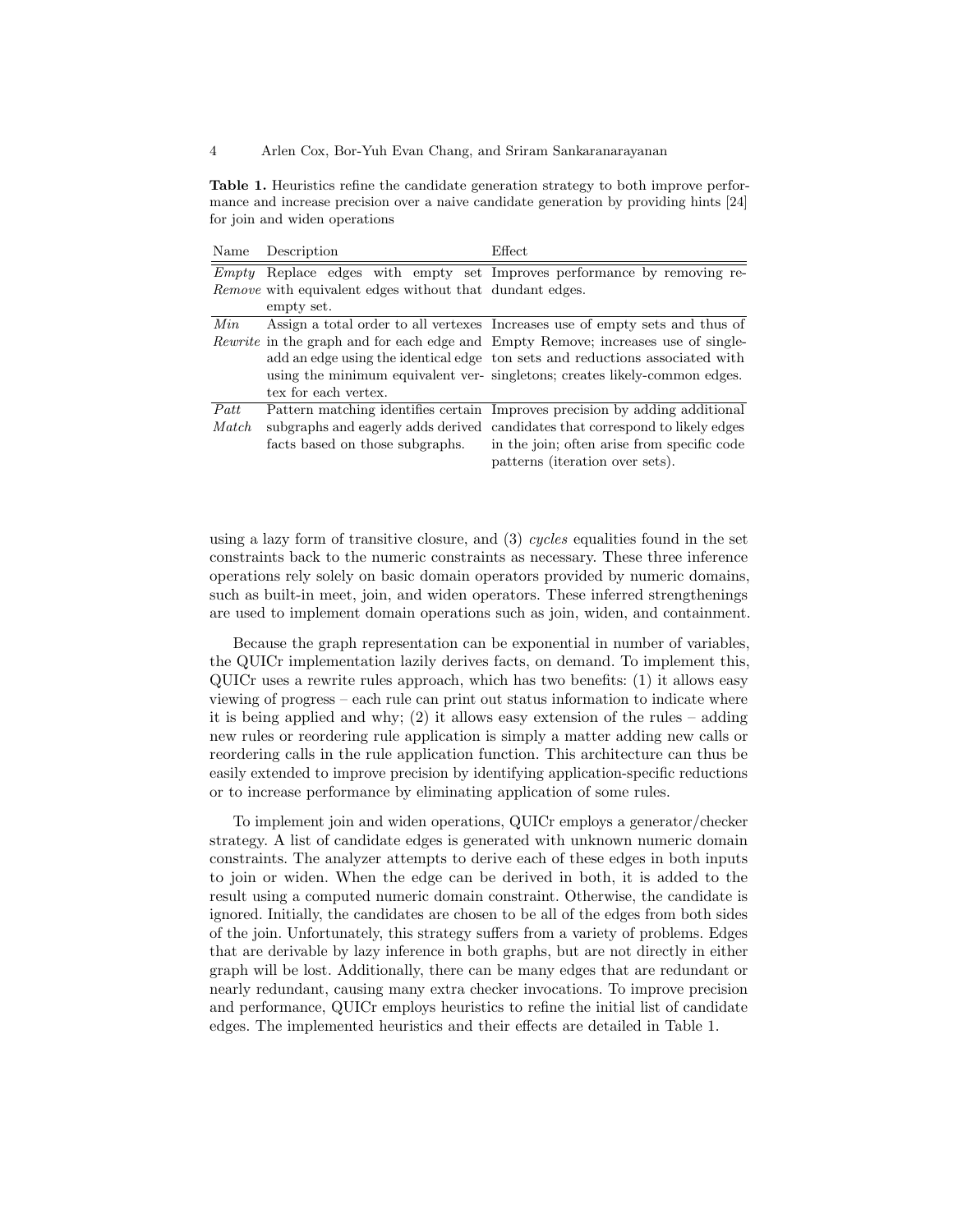#### 3 QUICr Usage and Extension

QUICr is implemented as a functor in the OCaml language. A functor is a module constructor that takes a module as a parameter and produces another module. In this case, it takes a numeric abstract domain as a parameter and produces an abstract domain for sets of numbers. The current requirements on the numeric abstract domain are that (1) it must be possible to add and remove fresh variables from the domain – this is used to add or remove the bound variable;  $(2)$  it must provide sound top, bottom, meet, join, widen, and containment operators – these are used when pushing facts; and (3) it must provide an interface to retrieve and add equality constraints in the numeric domain. If these conditions are met, any numerical abstract domain can be substituted.

Unlike the implementation in [12], QUICr is more general and comes with four numerical domains provided: (1) a simple equivalence class abstract domain, where variables can be equal to each other and numeric constants; and domains provided by Apron: (2) boxes; (3) octagons; and (4) polyhedra. Additionally, it can be instantiated with any numeric domain that meets the Apron interface (such as PPL [16]). Adapting other existing domains only requires developing a functor that behaves as an interface adapter.

While built-in heuristics that are described in Table 1 are sufficient for many applications (see Section 4), they might not be sufficient for every application. If this is the case, additional heuristics can be added. The easiest form of heuristic to add is additional pattern matches. QUICr provides a graph matching system that can match arbitrary subgraphs against a template pattern. These matches can trigger rewrites and refine candidate generation. This is especially useful if a particular pattern is not being discovered by the built-in heuristics. For example, patterns are provided to identify nested unions and to then unnest the unions. This situation arises frequently when iteratively copying and manipulating sets.

Once instantiated, QUICr provides pretty printers for set constraints. It can output to both the console as well as to HTML and L<sup>AT</sup>EX. The provided example application uses the HTML output to produce programs annotated with the standard mathematical representation of sets.

## 4 Instantiation

Provided with the library is an example analyzer that allows selecting from the command line among the three of the four included numeric domains. It uses a simple input language reminiscent of JavaScript to analyze set and number manipulating programs. To evaluate the effectiveness of the QUICr, it is instantiated with the Apron-provided polyhedra numeric domain [15]. Then, by hand translation of Python programs, the resulting abstract domain is applied to all of the set-manipulating programs in the Python test suite, attempting to validate the assertions specified in the test suite. For example, the copy test iteratively copies one set to another, producing a set identical to the original. The results are shown in Table 2.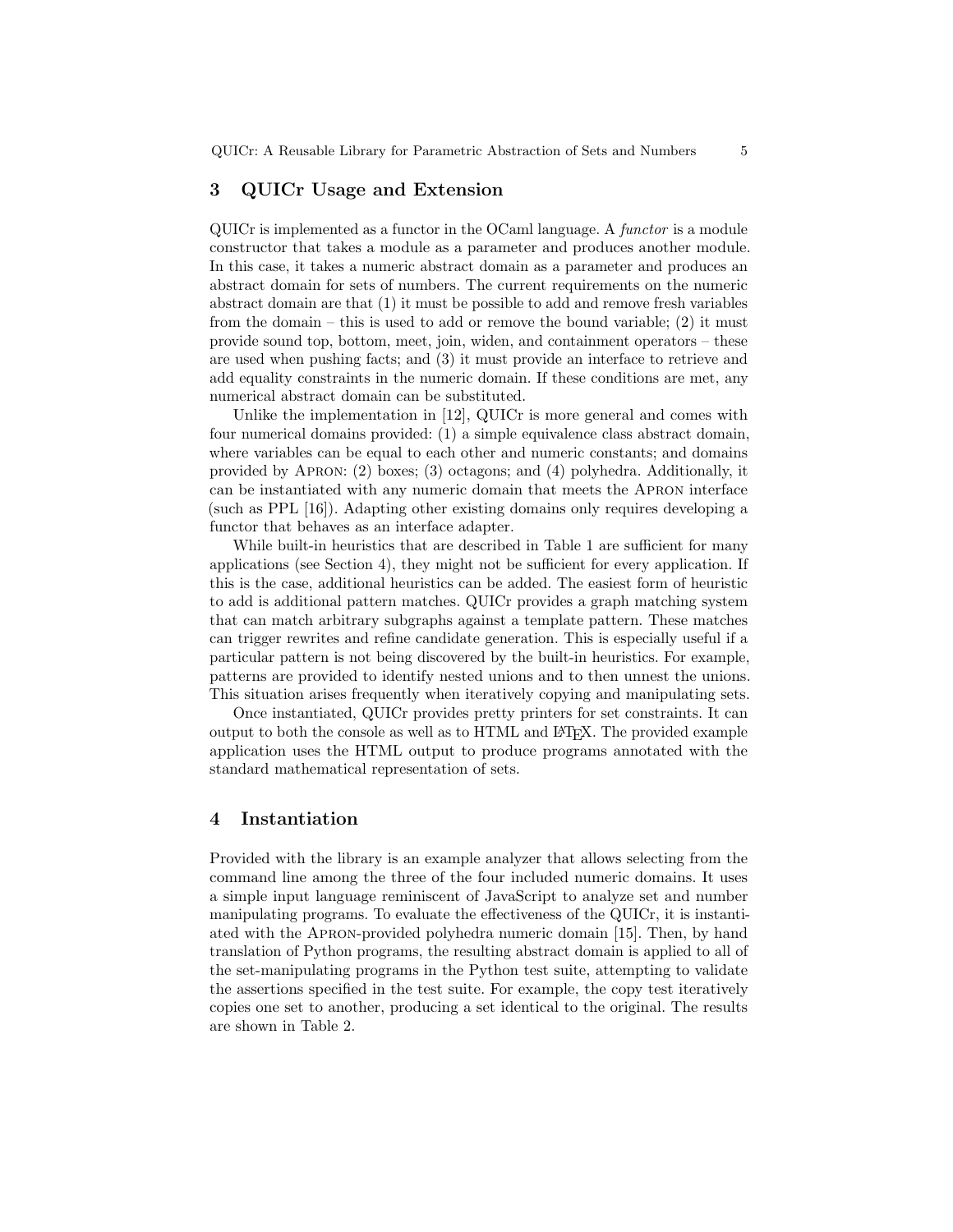**Table 2.** Results on a set of small benchmarks.  $\#\mathbf{N}$ :  $\#\$  of numeric domain variables,  $\#\mathbf{S}$ : # of set variables,  $\#\mathbf{A}$ : # of assertions to be proved,  $\#\mathbf{P}$ : # of assertions automatically proved,  $T(s)$ : Time taken (seconds),  $\#I$ : number of iterations of abstract interpreter before convergence. – represents a time out (600 seconds). Heuristics were selected based on the first four tests and validated on remaining tests.

|                 | $\#\Lambda$    | #S | #A             | $\#\mathrm{I}$ | T(s)      | #1 |  |  |  |  |
|-----------------|----------------|----|----------------|----------------|-----------|----|--|--|--|--|
| copy            |                | 6  | $\overline{2}$ | 2              | $0.2 \t2$ |    |  |  |  |  |
| filter          | 4              | 6  | $\overline{2}$ | $\overline{2}$ | 0.6       | 3  |  |  |  |  |
| merge           | $\overline{2}$ | 14 | $\overline{2}$ | 1              | 0.6       |    |  |  |  |  |
| partition       | 4              | 8  | 4              | 4              | 1.1       | 3  |  |  |  |  |
| generic_max     | 3              | 8  | 6              | 3              | 0.9       | 6  |  |  |  |  |
| <b>b_filter</b> | 6              | 6  | $\overline{2}$ | $\overline{2}$ | 0.7       | 3  |  |  |  |  |
| b_map           | 9              | 7  | $\overline{2}$ | 2              | 0.2       | 5  |  |  |  |  |
| b_max_min       | 3              | 4  |                |                | 0.4       | 3  |  |  |  |  |
|                 |                |    |                |                |           |    |  |  |  |  |

|                            |    | #S             | #A             | $\#P$          | T(s) | $\#\mathrm{I}$ |
|----------------------------|----|----------------|----------------|----------------|------|----------------|
| b_reduce                   |    |                |                | 0              | 0.4  | 3              |
| $\operatorname{iter\_ind}$ | 20 | 12             | 1              |                | 84.4 | 39             |
| mul_ret                    | 9  | $\overline{2}$ | $\overline{2}$ | 2              | 0.2  | 6              |
| nest_dep                   | 5  | 7              | 1              | $\overline{0}$ | 2.2  | 12             |
| resize1                    | 15 | 5              | 5              | 4              | 1.7  | 18             |
| simp_cond                  | 11 | 5              | 4              | 3              | 4.6  | 12             |
| simp_nest                  | 9  | 10             | $\overline{2}$ | $\overline{0}$ |      | 1399           |
| srange                     | 6  | $\overline{2}$ | $\overline{2}$ | $\overline{2}$ | 0.1  | 6              |
| Total                      |    |                | 37             | 29             | 98.3 | 125            |

The shown benchmarks are those that include loops over the contents of a set or multiple sets and therefore must infer loop invariants. The inference of these loop invariants is based on the widening operation and thus not guaranteed to be precise. However, it is nearly always fast and is able to prove a significant number of real properties automatically.

## 5 Ongoing Development

Not only is QUICr useful today, but it is useful as a platform for development of future set and multi-set domain combinators. The graph structure can be extended by adding additional edge types. For example, we are evaluating an edge type that utilizes an underapproximating numeric domain. With such an edge type, it is possible to infer equalities with set comprehensions and to support set complement operations.

Additionally, the graph structure can be extended to add additional bound variables. Currently there is one bound variable per edge, but this may be an unnecessary restriction. With multiple bound variables, more complex relationships can be represented in the base domain. For example, with multiple bound variables we could represent the constraint that a set consists of elements that are the sum of elements from two other sets. We want to exploit this to be able to infer functions that map one set onto another.

Despite our use of QUICr to perform verification of container-manipulating programs, we believe that sets can be used as part of many other analyses. It is our desire for the QUICr library to be integrated into new, innovative domain combinators that effectively use set relations to represent unbounded numbers of connections between domains. We also hope to see additional extensions beyond our own to support more advanced set operations including cardinality queries, Cartesian products, and multi-set operations.